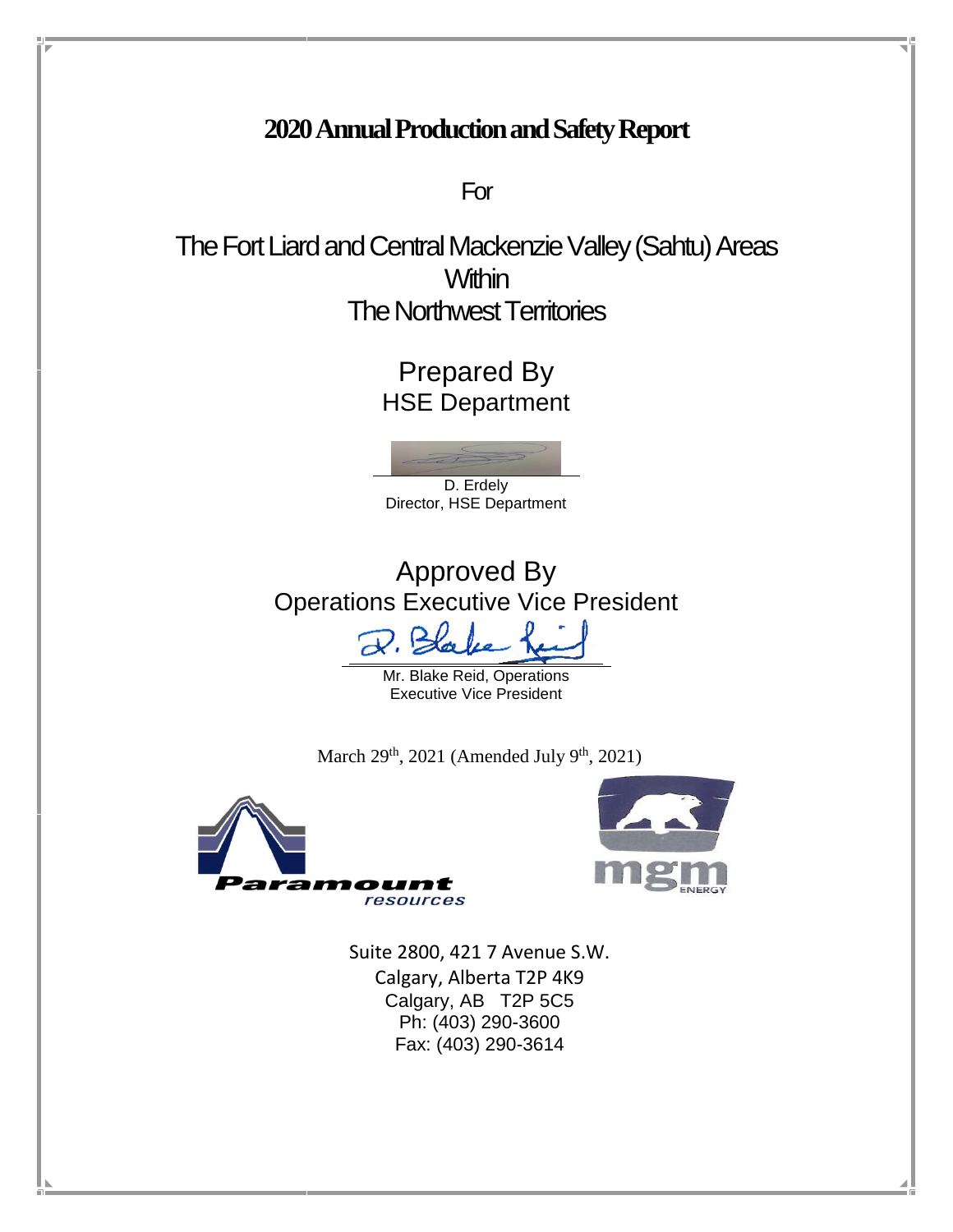# **Table of Contents**

- 1. Introduction
- 2. Overview of Drilling/Servicing and Construction Activities for Fort Liard and Central Mackenzie Valley (Sahtu) areas
	- 2.1. Road Construction
	- 2.2. Drilling Activities
	- 2.3. Service Rig Activities
	- 2.4.Construction Activities
- 3. Overview of Production Operations Activities for Fort Liard and Central Mackenzie Valley (Sahtu) areas
	- 3.1. Suspended Well Inspections
	- 3.2. OROGO Inspections
- 4. Summary
	- 4.1. Summary of Lost or Restricted Workday Injuries
	- 4.2. Minor Injuries and Safety Related Incidents
	- 4.3. Total Person-Hours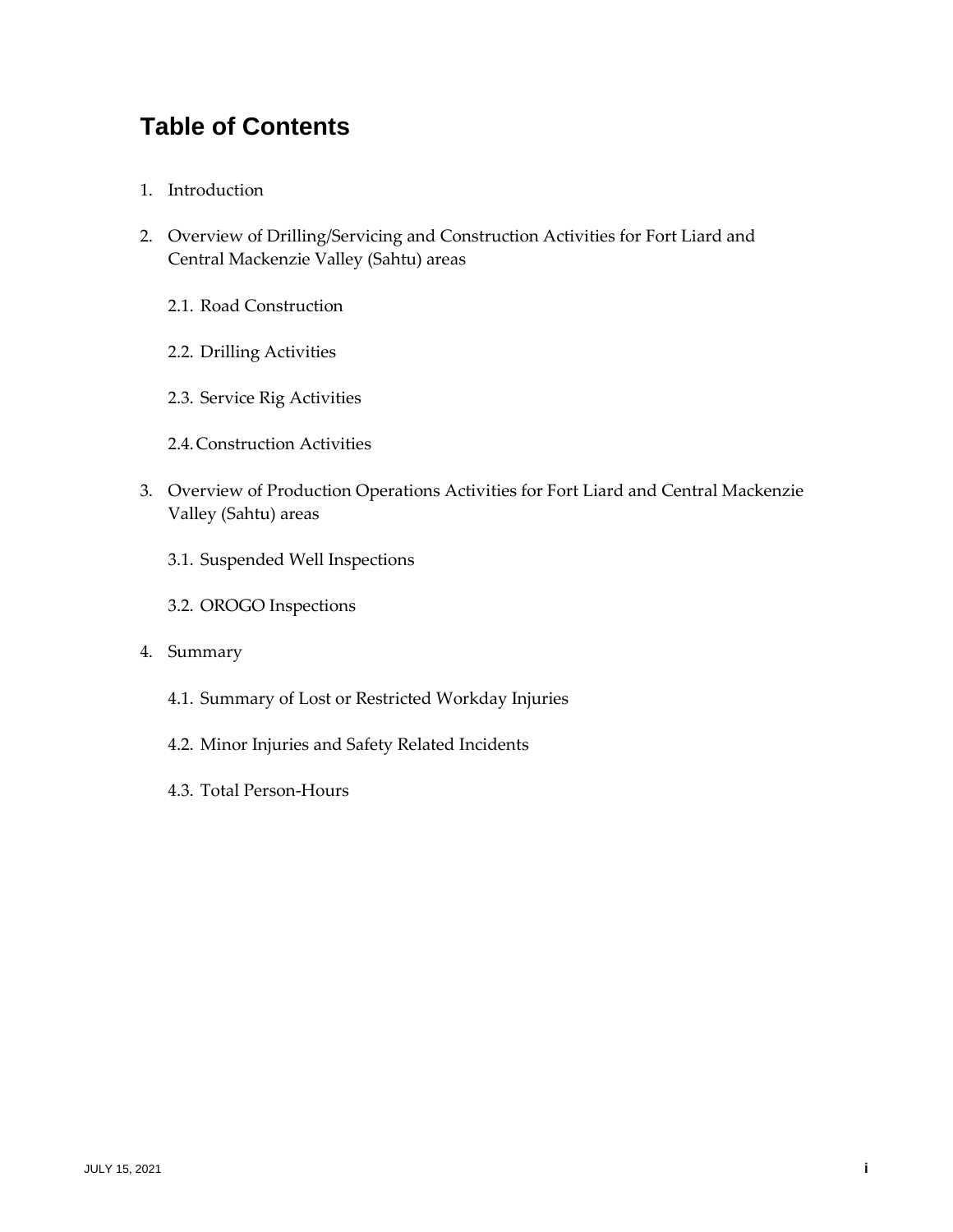# **1. INTRODUCTION**

### **The Annual Safety Report**

The Annual Safety Report is required pursuant to Part II Section 87 of the Oil and Gas Drilling and Production Regulations:

*The Operator shall ensure that, not later than March 31 of each year, an annual safety report relating to the proceeding year is submitted to the Board and includes:*

*(a) a summary of lost or restricted workday injuries, minor injuries and safety–related incidents and near-misses that have occurred during the preceding year; and (b) a discussion of efforts undertaken to improve safety.*

This report represents both Paramount Resources and MGM properties.

#### **Liard West Operating Area**

This area is not producing, and the production operations have been suspended. Community consultations, suspended well inspections and environmental monitoring was conducted in 2020.

#### **Liard South Operating Area**

This area is not producing, and the production operations have been suspended. Community consultations, winter road construction for the well abandonments and site reclamation at Bovie J-76 and Celibeta H-78 wellsites, suspended well inspections and environmental monitoring was conducted in 2020.

#### **Central Mackenzie Valley (Sahtu) Operating Area**

This area is not producing. Community consultations, and environmental monitoring was conducted in 2020.

# **2. OVERVIEW OF DRILLING/SERVICING AND CONSTRUCTION ACTIVITIES FOR THE LIARD AND CENTRAL MACKENZIE VALLEY (SAHTU) AREAS**

### **2.1. ROAD CONSTRUCTION**

Constructed Winter Road from Highway 7 to Paramount Anadarko Bovie J-76 and then on to Home Signal CSP Celibeta NO. 2 (H-78).

#### **2.2. DRILLING ACTIVITIES**

There were no drilling activities in this area during the 2020 reporting period.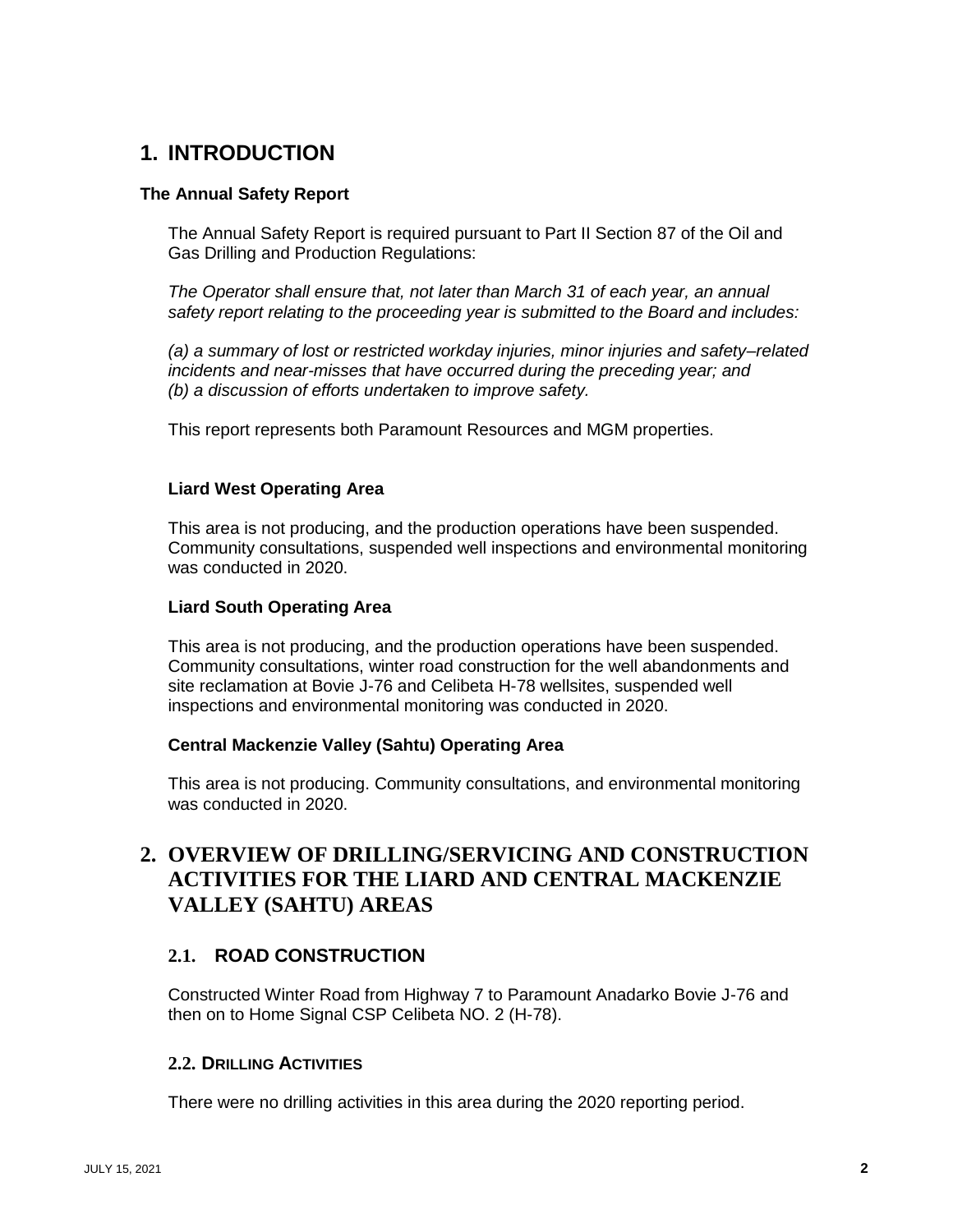### **2.3. SERVICE RIG ACTIVITIES**

Conducted Abandonment operations at Paramount Anadarko Bovie J-76 from Feb 7, 2020 to Feb 24, 2020.

Conducted Abandonment operations at Home Signal CSP Celibeta NO. 2 (H-78) from Feb 23, 2020 to Mar 10, 2020.

### **2.4. CONSTRUCTION ACTIVITIES**

There were no construction activities in this area during the 2020 reporting period.

# **3. OVERVIEW OF PRODUCTION OPERATIONS ACTIVITIES FOR THE LIARD AND CENTRAL MACKENZIE VALLEY (SAHTU) AREAS**

## **3.1. SUSPENDED WELL INSPECTIONS**

#### **Liard Area:**

Suspended well inspections were completed in Liard South, Liard East and Liard West in 2020.

Paramount's 2020 Annual Environment Report submitted on March 30, 2021, identified that the flare stack lights at the K-29 and F-25 well site facilities are not operational and require replacement. When production restarts at these sites, the flarestack lights will be assessed as part of the site reactivation plan as there is no requirement for lighting and the lights are not safety critical equipment.

#### **Central Mackenzie Valley (Sahtu):**

Due to Covid-19 restrictions no suspended well inspections were completed.

## **3.2. OFFICE OF THE REGULATOR OF OIL AND GAS OPERATIONS (OROGO) INSPECTIONS**

OROGO officers conducted site inspections at the following sites:

- Bovie J-76-A/Ft. Liard on February 10<sup>th</sup> Inspection findings were as follows, site is snow covered with no apparent stress on visible vegetation, signs are erected, stable and readable. Well abandoned, cut and capped in March 2009. There were no non-compliance items noted during the inspection.
- Bovie J-76 on February  $8<sup>th</sup>$  10<sup>th</sup> (2020)- Inspection findings were as follows, crew conducted accumulator and blow out preventer function tests. The function and recharge rates were operating within the specifications, the accumulator pressure gauge on the auxiliary controls required replacement as it did not provide accurate pressure readings during the function test. Paramount was instructed to replace the faulty guage. Equipment certifications (including BOP certifications) were verified on site. The Operations and Well approval was not posted in a common space at the Well Site Supervisor's trailer and could not be located via electronic files. The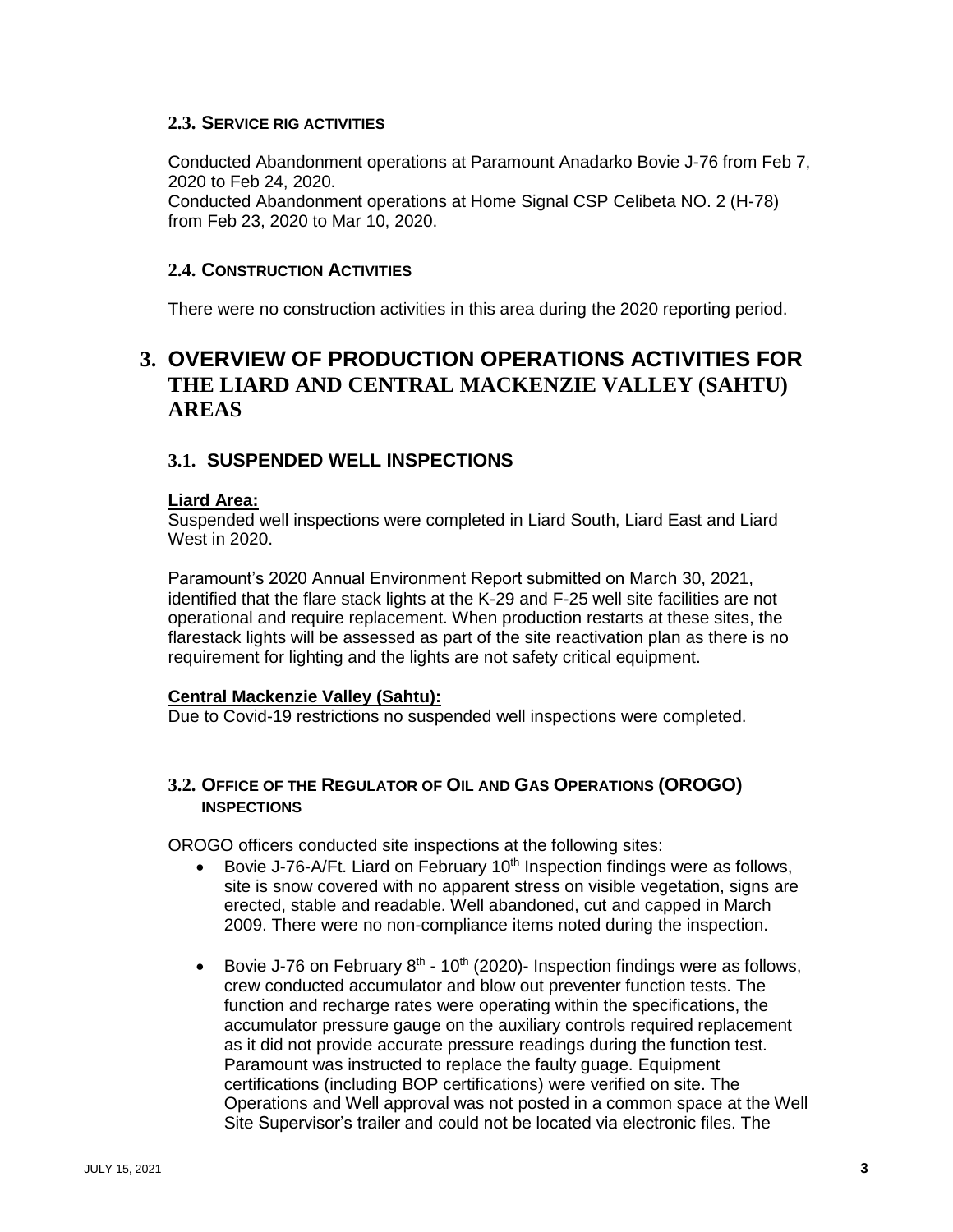OROGO officers provided these approvals during the inspection, in turn they were posted in the common area as required. Boiler and BOP certifications were verified. OROGO officers observed pipe lifting and transfer operations (pipe trailer to racks), it was noted that the stops at the end of the pipe rack were set too low and would not prevent the pipe from rolling off the pipe rack. The lifting operation was stopped and the guards (stops) were raised to the appropriate position. It was identified that the fire rated Kelly hoses between the BOP and the auxiliary accumulator controls only extended 2 metres from the BOP versus the required 7 metres. This was corrected and verified by the OROGO Officers during the inspection. General house keeping, lighting in work spaces, wind indictors visibility and fire extinguisher condition and inspection requirements were all verified for compliance. The OROGO officers verified the calibration records for the gas meter at the pressure tank connected to the flare stack. Training and certification records for the Well Site Supervisor, Rig Manager and Driller were verified. Safety meetings and documentation were verified. Respiratory, gas detection and first aid supplies on site was verified. Site signage was posted as required. Emergency Response Plans were available on site as required. OROGO officers observed a leak on the slip tank of the Rig Supervisor's truck during fueling operations, the operation was stopped and the leak on the fuel transfer pump was repaired, the spill was contained in the snow in the bed of the truck with no visible release to the environment. A catch tray was placed under the truck until the spill in the truck bed was cleaned up. The OROGO officers requested Paramount to continue to remind all staff and contractors using the Bovie Winter Road to call all Km posts and direction of travel. In turn this was tabled regularly at subsequent safety meetings. All non-compliances noted during the inspection were corrected during the inspection except for the faulty pressure gauge. The gauge was replaced and verified by the OROGO Officers during the March 4<sup>th</sup> inspection at Celibeta No. 2 H-78.

- Celibeta No. 2 H-78 on March  $3<sup>rd</sup> 5<sup>th</sup>$  (2020). Inspection findings were as follows, two accumulator function tests were conducted. The first test was not successful. After the initial activation of the pipe ram a slow but continual bleed off of pressure was noted. An investigation revealed that the pipe ram control in the accumulator shack was not fully actuated causing the pressure to slowly bleed off. The pipe ram actuator was cleaned and lubricated, and a second successful test was conducted and observed by the OROGO Officers. Equipment certifications, approvals, boiler inspections, guards and covers on moving equipment, pumps line and hoses, general house keeping, site lighting, wind indicators and fire extinguishers were all verified for compliance. Training and certifications, safety meetings and documentation, respiratory/first aid and gas detection equipment were all verified for compliance. Communication plans, site signage and Emergency Response plans were are all verified for compliance. Blow Out prevention equipment (BOP) certifications, pressure ratings, BOP crew drills and the securement of flow lines and choke lines were all verified for compliance. Environmental equipment and measures were also verified for compliance. There were no non-compliance items noted during the inspection.
- Further on March  $3<sup>rd</sup>$ , 2020 the J-76 well site was inspected there were no issues noted and the site was deemed to have been left in a compliant state.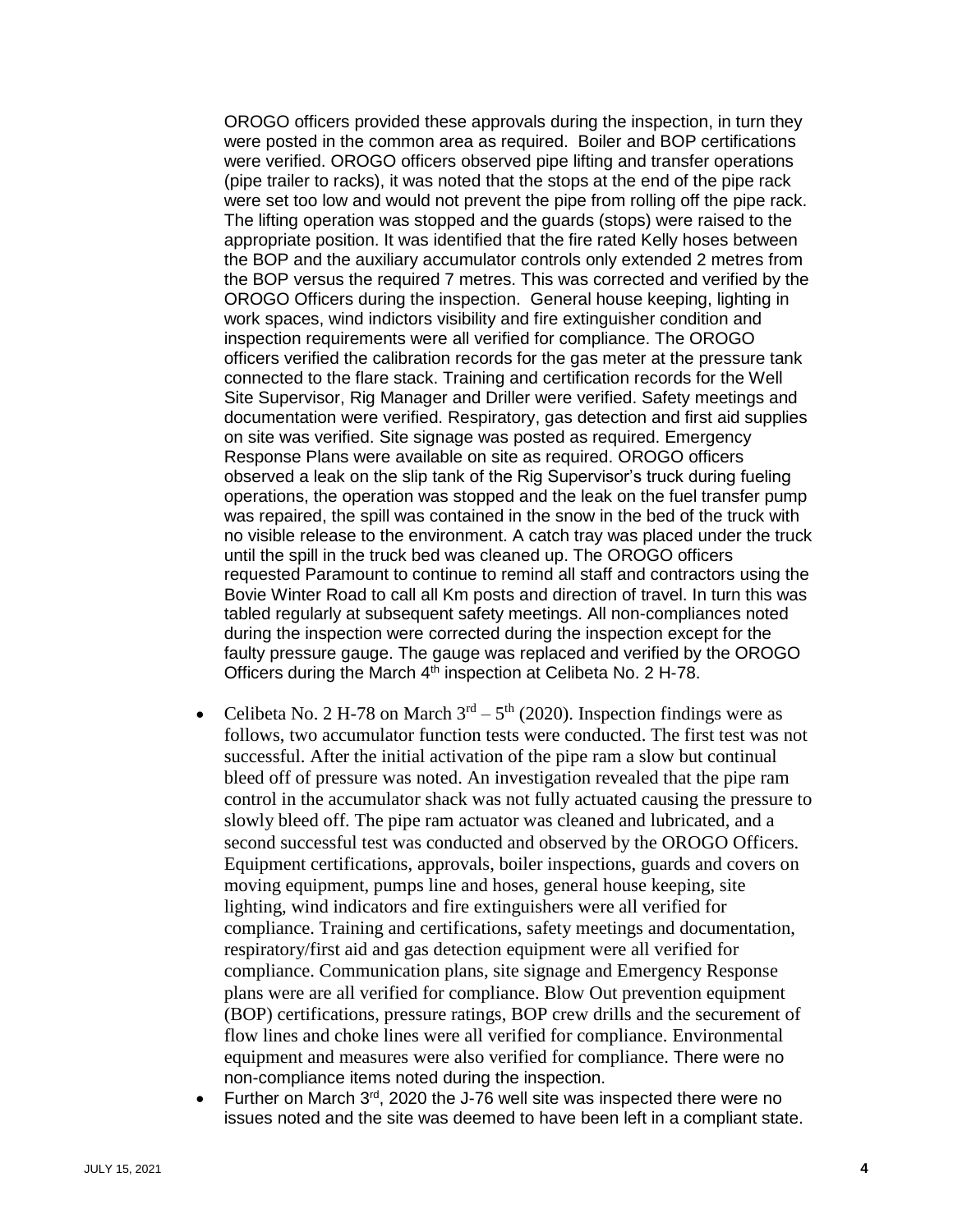# **4. SUMMARY**

Employer's Annual Hazardous Occurrence Report submitted to Human Resources and Skills Canada on March  $25<sup>th</sup>$ , 2021 and the annual safety statistics summary has been submitted to GNWT WSCC on March 31<sup>st</sup>, 2021.

#### **4.1. SUMMARY OF LOST OR RESTRICTED WORKDAY INJURIES**

EVT104835 – February 12<sup>th</sup>, 2020 Bovie J-76-60-20-122-45 – Property Damage – Lost Time Injury Incident – Reported to and investigated by Paramount and independently by the Office of the Regulator of Oil and Gas (OROGO) – File Reference – INC-2020-003-PAR-OA-2018-004, NM-2020-002-PAR-OA-2018-004 and INC-2020-002-PAR-OA-2018-004.

**Events of the incident and near-miss & injury mechanisms:**

During abandonment operations, a power swivel on a single service rig was being utilized to mill out a permanent bridge plug at shallow depth (50m). The downhole pressure under the plug caused the drilling string to hydraulic and lift out of the hole. As a result, the Kelly hose whipped on the rig floor damaging 2 handrails, and the joint of 2-7/8 pipe was bent due to the upward motion of the tubing from the well contacting the weight of the travelling blocks and power swivel.

Following a brief work stoppage and hazard assessment meeting with the site Supervision the decision to restart work to repair the damaged tubing was made. With the Rig Manager and the Company's Wellsite Supervisor standing on the rig work floor in front of the v-door, the crew proceeded to pick up the blocks and unlock the pipe rams. At this time the drill string moved on its own, lifting approximately 2.5m out of the well, and an unknown amount of gas and fluid was released from the open casing valve on the Operator's side. The unsecured Kelly hose with the 2-inch valve began to violently whip around on the work floor, where it grazed the Rig Manager and contacted Paramount's Wellsite Supervisor, knocking him down the vdoor stairs on to the catwalk causing a serious injury.

#### **Root causes & causal factors:**

All the hazards were not reassessed prior to the decision to move forward with the damaged tubing removal. There were also no written procedures available for the workers on how to safely remove the damaged tubing, and the CAODC Blowout Prevention practices/training was not followed. Failure to accurately assess the risk associated with milling a bridge plug at shallow depth leading to use of inadequate equipment and procedures for the actual risk. Pressure under the bridge plug was assumed to be bled off, or zero, when unknown to the crew, pressure remained trapped under the bridge plug. Hazards associated with installing the 2-inch ball valve on the end of the Kelly hose and leaving it open to monitor the well conditions, leaving the Kelly hose unsecure and the casing valve open, removing the damaged tubing, and the position of the Rig Manager and Wellsite Supervisor on the work floor while attempting to move the damaged tubing were not properly assessed.

**Efforts taken to mitigate recurrence and Lessons learned:** The following efforts were implemented to help improve safety: enhancements to program planning to ensure effective communication and implementation of risk controls, a procedure for milling plugs was drafted and implemented by the well servicing company.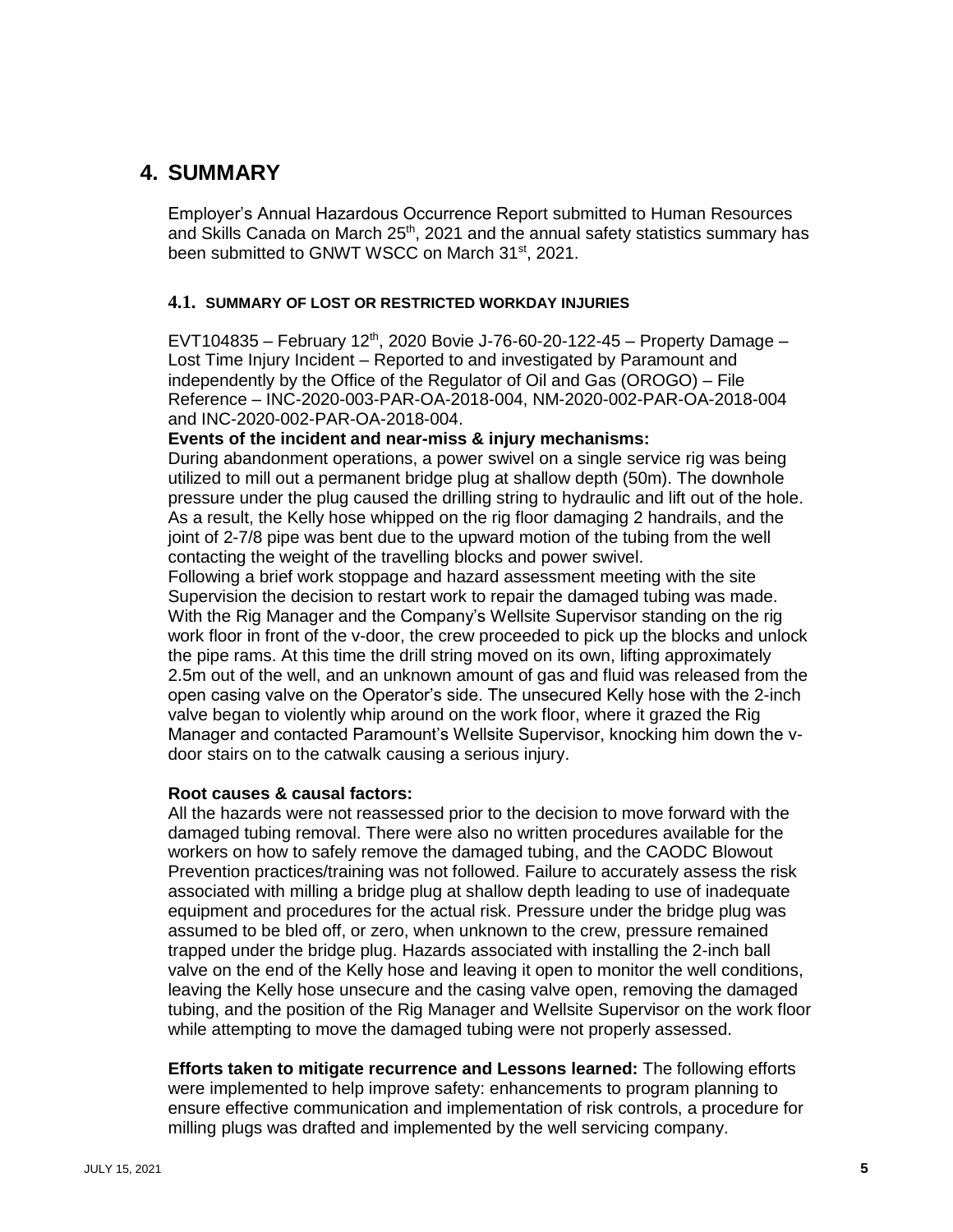Any deviation from normal operations will require review with the Project Engineer/Manager and each level of Company management, as deemed necessary, to ensure the hazards are properly mitigated before proceeding. The Company's safety culture was reinforced with site supervisors (stressing the importance of stop work authority and hazard assessment) and finally, a lessons learned bulletin was published internally and externally for industry sharing. OROGO conducted a thirdparty review of this incident and also issued a safety bulletin to industry.

#### **4.2. MINOR INJURIES AND SAFETY RELATED INCIDENTS**

 $EVT104296 - January 16<sup>th</sup>$ , 2020 - NWT Celibeta H-78 road access – Grader engine oil leak – est. 250ml cleaned up. The incident was reviewed at subsequent shift meetings with an emphasis and reminder for operators to be vigilant when checking and maintaining their machinery, in addition the third-party equipment operator installed drip trays to be in place when equipment is stationary and left to idle over night.

EVT104676 – February 26<sup>th</sup>, 2020 – NWT – Region One – Bovie Road KM 23 – Paramount Camp – First aid injury – Camp cook tripped over a box of potatoes that were resting on the floor. The worker fell bumping her head on the dolly and her elbow on the floor. Worker was assessed by the on-site medic, some minor abrasion and tenderness. The incident was reviewed at subsequent shift meetings and the third-party camp services followed up with their staff regarding their policies and work practices aimed at preventing slips, trips and falls.

EVT109078 – February 9<sup>th</sup>, 2020 – NWT – Bovie J-76 – Near Miss – **Events of the near-miss & injury mechanism**: During refueling operations from the bulk fuel storage tank using a large volume hose a worker was sprayed with diesel fuel. The worker did not sustain any injuries.

#### **Root causes & causal factors:**

The incident illustrates the importance of utilizing the appropriate equipment for the task (smaller volume hose).

**Efforts taken to mitigate recurrence and Lessons learned:** To improve safety the incident was reviewed at subsequent shift meetings and prevention measures were implemented by the third-party fuel delivery service that included revisions to the fuel transfer and delivery procedures and refresher training on the fuel handling procedures with the worker. Revised site procedures included the requirement to have fuel delivered to the site to a bulk storage tank and a slip tank is to be used to transfer bulk fuel to the equipment, this eliminates the use of a larger volume transfer hose. OROGO NM-2020-001-PAR-OA-2018-004.

EVT109079 – OROGO INC-2020-001-PAR-OA-2018-004 -February 10th, 2020 – NWT – Bovie J-76 – Equipment failure –

#### **Events of the incident/near-miss**:

On Feb 9, 2020 the annular preventer was stump tested and installed on the well as part of the Blow Our Preventer Stack. All pressure tests passed.